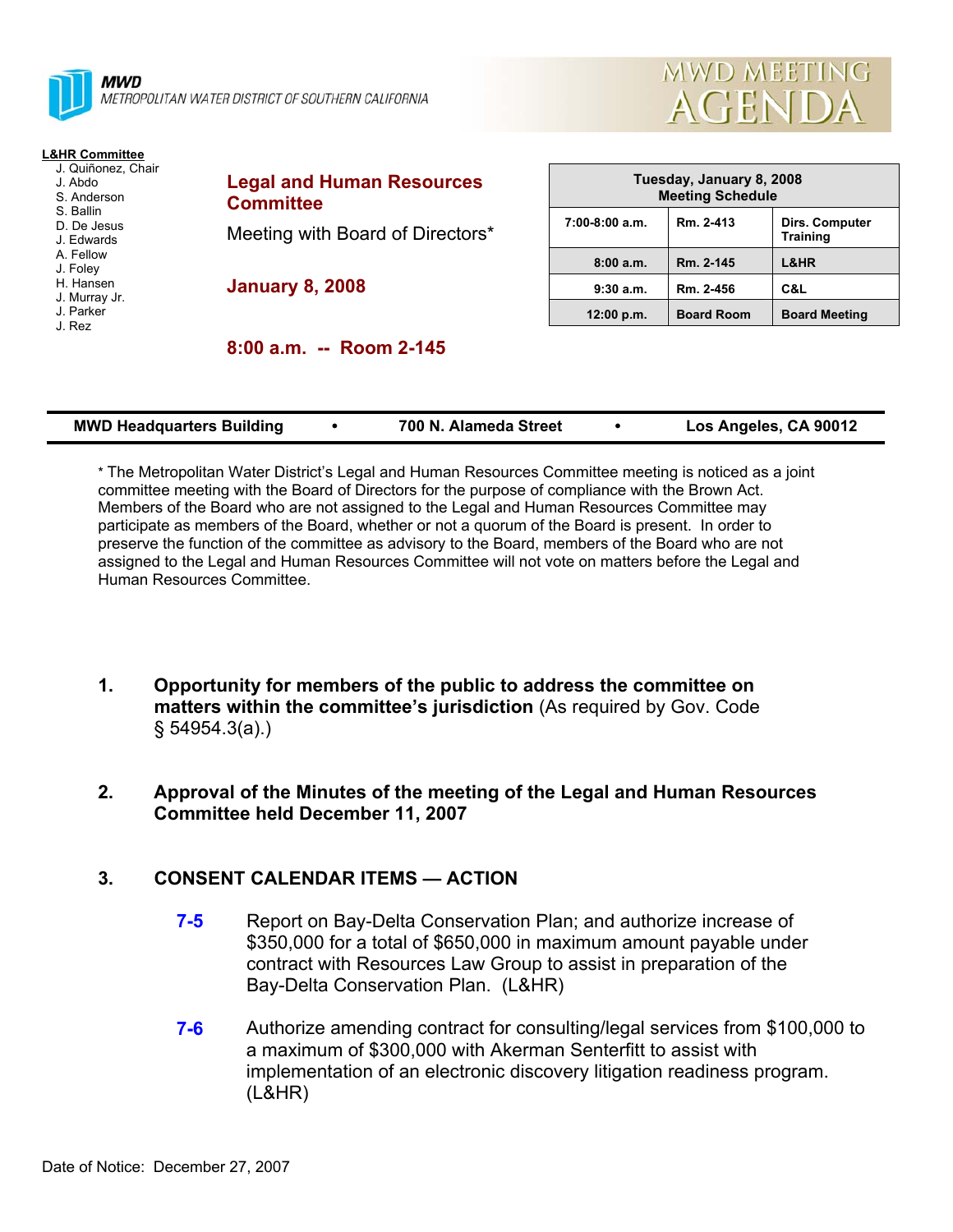# **4. OTHER BOARD ITEMS — ACTION**

- 8-3 Report on *Victor Alan Gordon v. Metropolitan, et al.*, LASC Case No. BC353932; and authorize increase of \$200,000 for a total of \$550,000 in maximum amount payable under the contract with Weston, Benshoof, Rochefort, Rubalcava & MacCuish, LLP for legal services to defend Metropolitan. (L&HR) **[Conference with legal counsel—existing litigation; to be heard in closed session pursuant to Gov. Code Section 54956.9(a)]**
- 8-4 Report on *Cadiz, Inc., etc. v. Metropolitan*, LASC Case No. BC343232; and authorize increase of \$1.3 million for a total of \$1.4 million in maximum amount payable under contract with Fulbright & Jaworski to defend Metropolitan. (L&HR) **[Conference with legal counsel—existing litigation; to be heard in closed session pursuant to Gov. Code Section 54956.9(a)]**

## **5. BOARD INFORMATION ITEMS**

None

### **6. COMMITTEE ITEMS**

- a. General Counsel's report of monthly activities
- b. Human Resources' report of monthly activities
- c. Report on *Watershed Enforcers a project of California Sportsfishing Protection Alliance v. L. Ryan Broddrick and California Department of Fish and Game; California Department of Water Resources and Lester A. Snow real parties in interest*, Alameda County Superior Court Case No. RG07326290; *Watershed Enforcers v. California Department of Water Resources*, Alameda County Superior Court Case No. RG06292124; *Pacific Coast Federation of Fishermen's Assoc., et al. v. Carlos M. Gutierrez, et al.,* USDC Case No. 1:06-CV-00245 OWW LJO*;* and *Natural Resources Defense Council v. Kempthorne,* USDC Case No. 1:05-CV-01207 OWW LJO. (L&HR) **[Conference with legal counsel—existing litigation; to be heard in closed session pursuant to Gov. Code Sections 54956.9(a) and (c)]**
- d. Report on San Manuel Band of Mission Indians request for compensation related to the construction of the Arrowhead Tunnels portion of the Inland Feeder project **[Conference with legal counsel—significant exposure to litigation; to be heard in closed session pursuant to Gov. Code Section 54956.9(b)]**